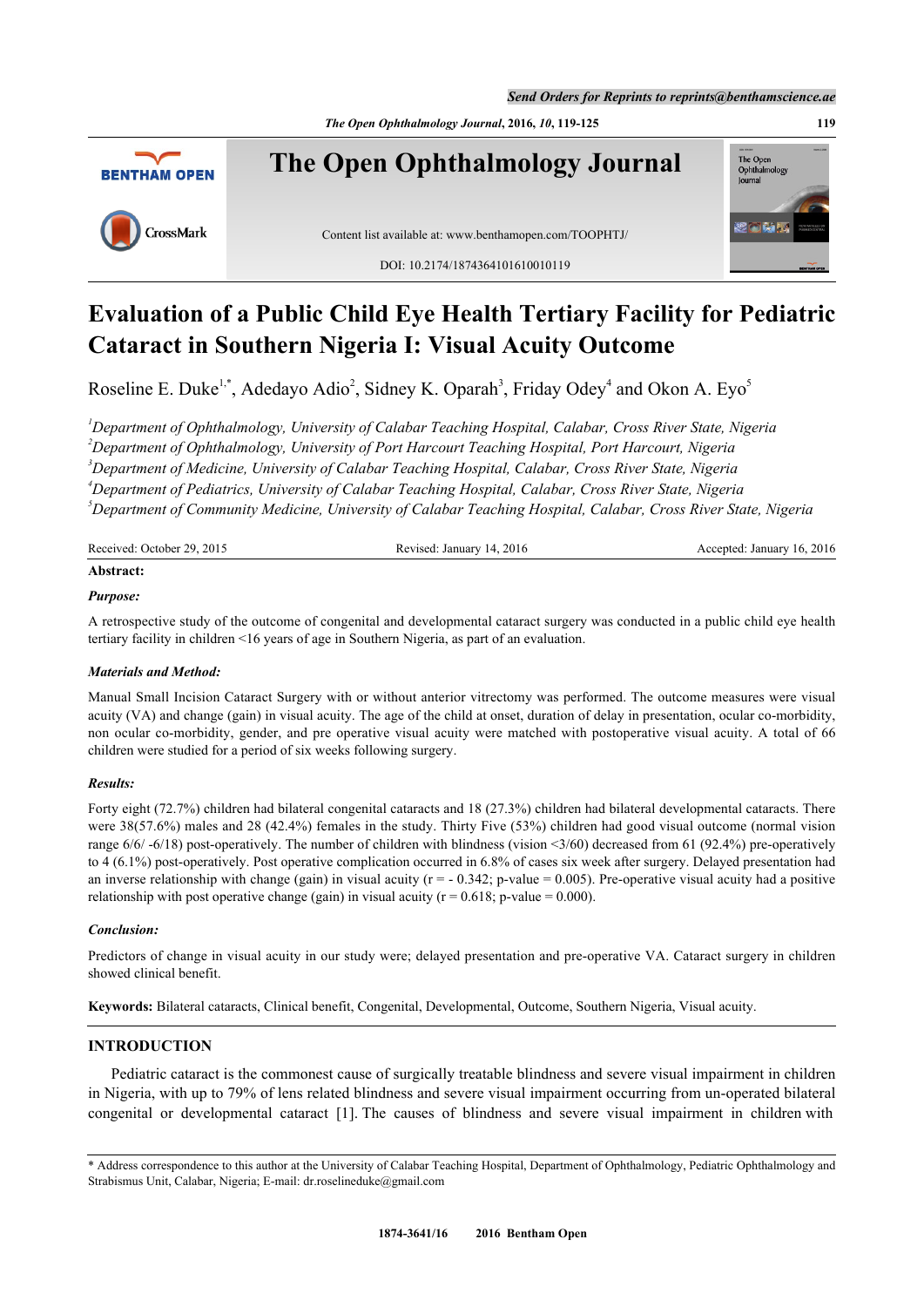pediatric cataract ranges from the use of traditional 'couching' method with its associated complications, to the absence of appropriate surgical treatment, delayed presentation to hospitals and late surgical treatments. Amblyopia resulting from inadequate follow up after surgery, previous ocular surgeries and associated ocular co-morbidity also contribute to visual loss from cataract [\[1](#page-5-0), [2\]](#page-5-1). One of the Vision 2020 priorities in childhood blindness is the treatment of congenital cataract for which such children are to receive appropriate surgery, with immediate and effective optical correction, in suitably equipped specialist centers [\[3\]](#page-6-0). While it is important to establish community programs to facilitate adequately equipped early detection and presentation of children with congenital and developmental cataracts to eye care facilities [\[4](#page-6-1)], child eye care facilities which offer timely and appropriate surgical and optical treatment is key to successful treatment. With child eye care facilities in place offering pediatric cataract services, it becomes critical to evaluate the outcome of surgical intervention in such facilities and by surgeons. This is so as to monitor the effect of the surgical intervention and also to develop new ways to improve on the surgical outcomes.

There are various ways of evaluating the surgical outcome after surgery for congenital and developmental cataract. Such an evaluation can occur using various end points such as assessment of functional ability, pediatric quality of life assessment, educational attainment of the child and visual acuity measurements. In assessing the outcome of cataract surgery, visual acuity is traditionally utilized for interpretation, even though objective measures alone, such as visual acuity (VA) are recognized to be inadequate descriptors of functioning, and even less predictive of health-related quality of life (HRQOL) for pediatric cataract[[5\]](#page-6-2). Nevertheless, Visual acuity still remains the easiest objective measure of the surgical intervention for cataract in children. Furthermore, it is used to determine the need for additional specific interventions after surgery. Various reports have proffered factors that predict and influence visual acuity outcome, to include age, time of intervention, morphology of cataract, surgical techniques including peculiar pediatric complications, choice of aphakic correction as well as the changing refraction and follow up care of the children [[6,](#page-6-3) [7\]](#page-6-4).

A public (federal government owned) child eye health facility in the Southern region of Nigeria was evaluated for its pediatric cataract system of care. This article reports part of the evaluation which is to assess the visual acuity outcome of congenital and developmental cataract surgery performed and to identify related factors pertaining to surgical outcome.

#### **MATERIAL AND METHODS**

A cross sectional retrospective chart review was performed for all patients who underwent pediatric cataract surgery between January 2011 and December 2012. Data for congenital and developmental cataracts were extracted. Congenital cataract was defined as cataract that developed within the first year of life or the signs of poor fixation signifying early onset. Developmental cataract was defined as a cataract that develops after the first year of life. Delayed presentation was defined as the time between detection by the caregiver for the first time and the time when the child was presented for surgical eye care in the University of Calabar Teaching Hospital (UCTH). The term 'visual acuity change' is defined as the gain resulting from the difference between the pre operative VA and the post operative VA of at least one Snellen acuity line or equivalent Snellen acuity line, This is also referred to as 'clinical benefit' in our study. The age at onset is defined as the time the career first noticed the eye problem. Data were collected on patient demographics, preoperative characteristics, intra operative complications, and post operative outcomes in the first six weeks. History taking and examination of the children were performed in the clinic and examination under anesthesia done prior to surgery. The morphology of the cataract was determined using slit-lamp bio-microscopy or the operation microscope after general anesthesia. Routine investigation of A & B ocular ultrasound scan. Echo cardiogram was requested for all the patients prior to surgery by the anesthesiologist to assess for anesthesia fitness. The pediatricians and anesthesiologists examined and reviewed every child prior to surgery, certifying each child fit for surgery.

All patients had manual small incision cataract surgery (MSICS) performed. Bilateral simultaneous cataract surgery was carried out except for a few patients who had the second eye done after two days, due to anesthetic reasons. Patients below 4 years of age underwent primary capsulorhexis or vitreorhexis with or without anterior vitrectomy using : Portable Beaver Visitec, Waltham, MA or Alcon Phaco Laureate system- anterior vitrectomy. The utilization of the machines depended on cost, availability of a functioning anterior vitrectomy machine and the age of the patient. MSICS was performed in the following manner; first a scleral incision 1mm from the limbus was performed, and a 1.5 mm scleral tunnel created; to dilate and maintain the dilated pupil, intra cameral adrenaline was used in the strength of 1:10000 of 0.3-0.5mls on entry into the anterior chamber. Anterior capsulorhexis or vitreorhexis was performed, in the event of a failure or the presence of a membranous cataract, intracapsular scissors was utilized. Cortical matter was washed out manually with a simcoe cannula and the nucleus was extracted using the vitrector or manually. Posterior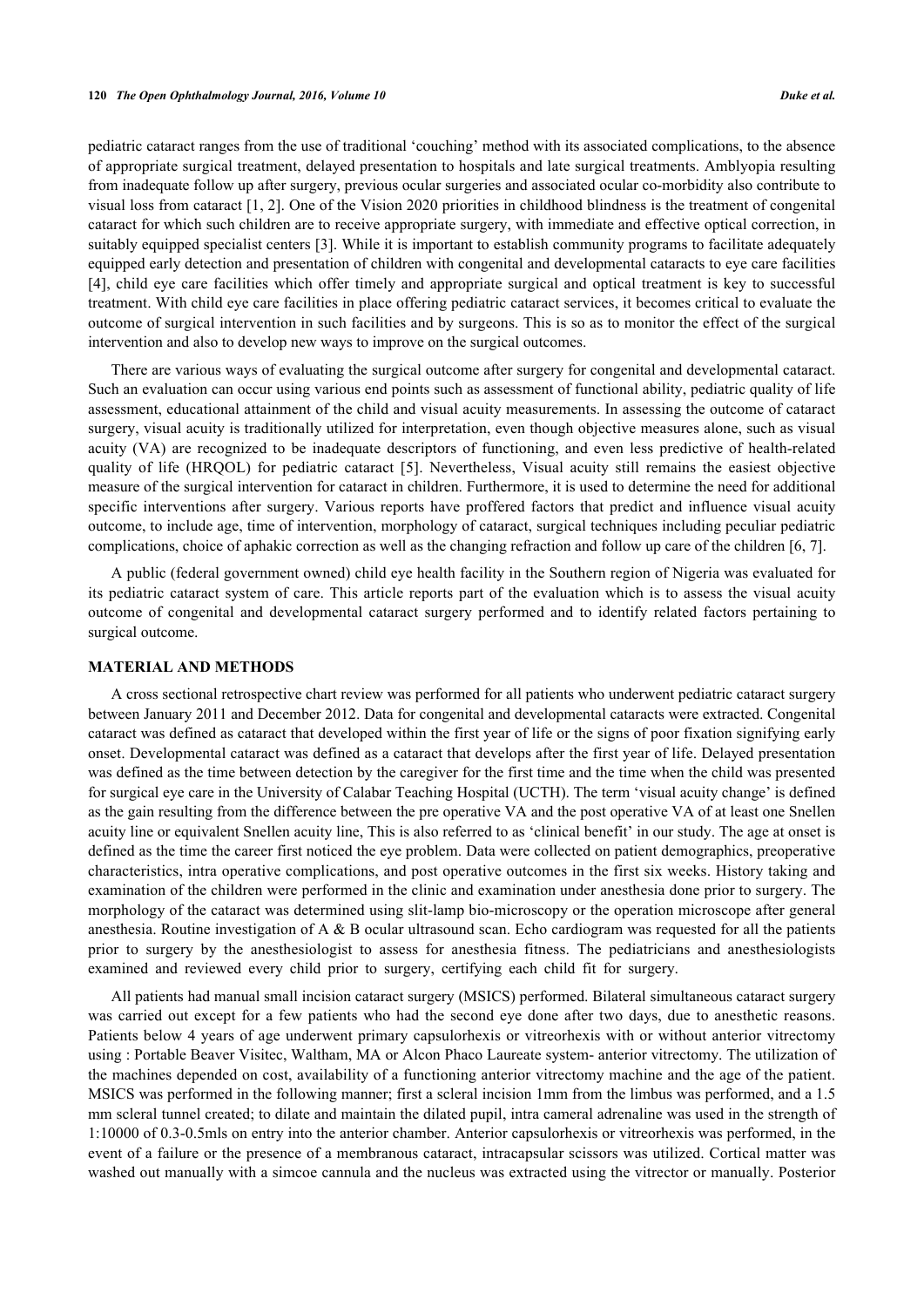capsulotomy and shallow anterior vitrectomy was performed routinely in children less than four years old. Fibrinous membranes that formed over the iris intra operatively were peeled off at the end of surgery. At least one stitch using 10.0 non-absorbable nylon suture was applied in all cases and the wound hydrated. The sutures were removed in most cases, at the next examination under anesthesia. The contact A scan technique for intraocular lens (IOL) power calculation using the IOL master to elicit the SRKII or HofferQ formulas was used. Twenty percent (20%) and 10% of the calculated power was deducted in patients 2-4-years-old and 5-7-years-old, respectively. We routinely aimed for hypermetropia except when we suspected poor caregiver compliance with spectacles. Acrylic hydrophobic preloaded single piece foldable intraocular lenses by Appassamy were implanted in children older than 3 years and older and older. The target location of the IOL was into the capsular bag. However, the information on the exact location at surgery of the intraocular lens on retrospective post-operative note review was lacking. All the children had surgery under general anesthesia with endotracheal intubation or the use of a laryngeal mask. Surgeries were performed by the same pediatric ophthalmic surgeon. Post operatively, all patients without IOLs were placed on topical atropine 0.5% or 1%, and 1% mydriacyl for children that had IOLs. Topical steroids, dexamethasone and antibiotic ciprofloxacin were used for a minimum of 6 weeks. Children who did not have IOLs inserted were provided aphakic glasses on discharge from the hospital. The estimated power of the immediate spectacle was obtained based on the age of the child, the expected refractive power for age, aphakia, the axial length and the need for accommodation consequent upon surgery. The minimum number of days of hospital stay is four. Appropriate spectacle correction for children with or without IOLs was performed at the  $6<sup>th</sup>$  week of follow up. Best corrected visual acuity (BCVA) with spectacle correction was assessed with age appropriate acuity testing techniques, performed by an ophthalmic assistant or optometrist. Refraction was performed first objectively by the ophthalmologist during a comprehensive examination which included essentially a fundus examination using a 28D lens. This was followed by dispensing in preverbal or children or those with multiple disabilities. In verbal children objective retinoscope was followed by the use of the auto refractor/keratomater or immediately a subjective refraction by the optometrist was performed for distant and near vision. Examination under anesthesia was performed for a more thorough assessment in children who could not cooperate for a detailed eye examination in the clinic. Visual Acuity (VA) was assessed using recognition methods such as ability to fix and follow lights/objects, Central Sustained Maintained (CSM)6/9 – 6/6; CSNM –6/36 – 6/60, Unsteady central fixation < 6/60; hundred and thousand sweet test, as well as use of the Lea symbols, and the Snellen chart. The final VA outcome was selected as the visual acuity in the better eye at the last post-operative follow-up not later than the sixth week. Early complication was defined as complication seen within a period of six weeks after surgery.

Data were analyzed with SPSS version 16 (IBM Corp., New York, NY, USA). A p- value of less than 0.05 was considered statistically significant. In univariate analysis, for a continuous variable, independent sample t-test was used while for analysis of two categorical variables, a Chi-square test was used. Correlation was determined using Pearson correlates while for multivariate analysis linear regression was used. The research ethics committee of the University of Calabar Teaching Hospital Calabar, Cross River State approved this study.

# **RESULTS**

One hundred and forty-six (146) children were scheduled to have cataract surgery during the period of study, of these, 103 (70%) children had primary surgery performed. The remaining 43(29.4%) did not present for surgery during the scheduled period. However, some of the families still brought their children for surgery at a later time. A total of 87 of the 103 (84.5%) children had bilateral congenital and developmental cataract, while the remaining 16 (15.5%) had traumatic cataract and unilateral cataract. Of the 87 children with congenital and developmental cataract, 71(81.6%) case notes were retrieved for data extraction. The remaining 17(18.3%) case notes were missing. Of the 71(81.6%) entries made, data were incomplete in the column of visual acuity for distance and near. These were excluded from the analysis, leaving 66 (75.8%) only bilateral cataracts with,accurate and detailed data entries. Patients came for surgery from two main geopolitical zones of Nigeria, namely the South South (SS) 46(69.7%) and South East(SE) 20(30.3%). Data from 66 children were accordingly analyzed, 48 (72.7%) children had bilateral congenital cataract and 18 (27.3%) children had bilateral developmental cataract. There were 38(57.6%) males and 28 (42.4%) females (see Table **[1](#page-3-0)**).

There was no difference in the outcome of VA between the males and females. Fifty nine (89.3%) children presented for at least one follow up examination during the six weeks period. Table **[2](#page-3-1)** shows the proportion of children with visual acuity categorization preoperative and post operatively. Good visual outcome (normal vision range  $6/6$ ) -6/18) post operatively was seen in 35 (53%) of the children. Table **[3](#page-3-2)** shows the frequency of each ocular co morbid condition. A total of 45 (68.2%) children had coexisting ocular co morbidity, while Table **[4](#page-3-3)** shows the relationship between ocular morbidity and post-operative change (gain) in visual acuity.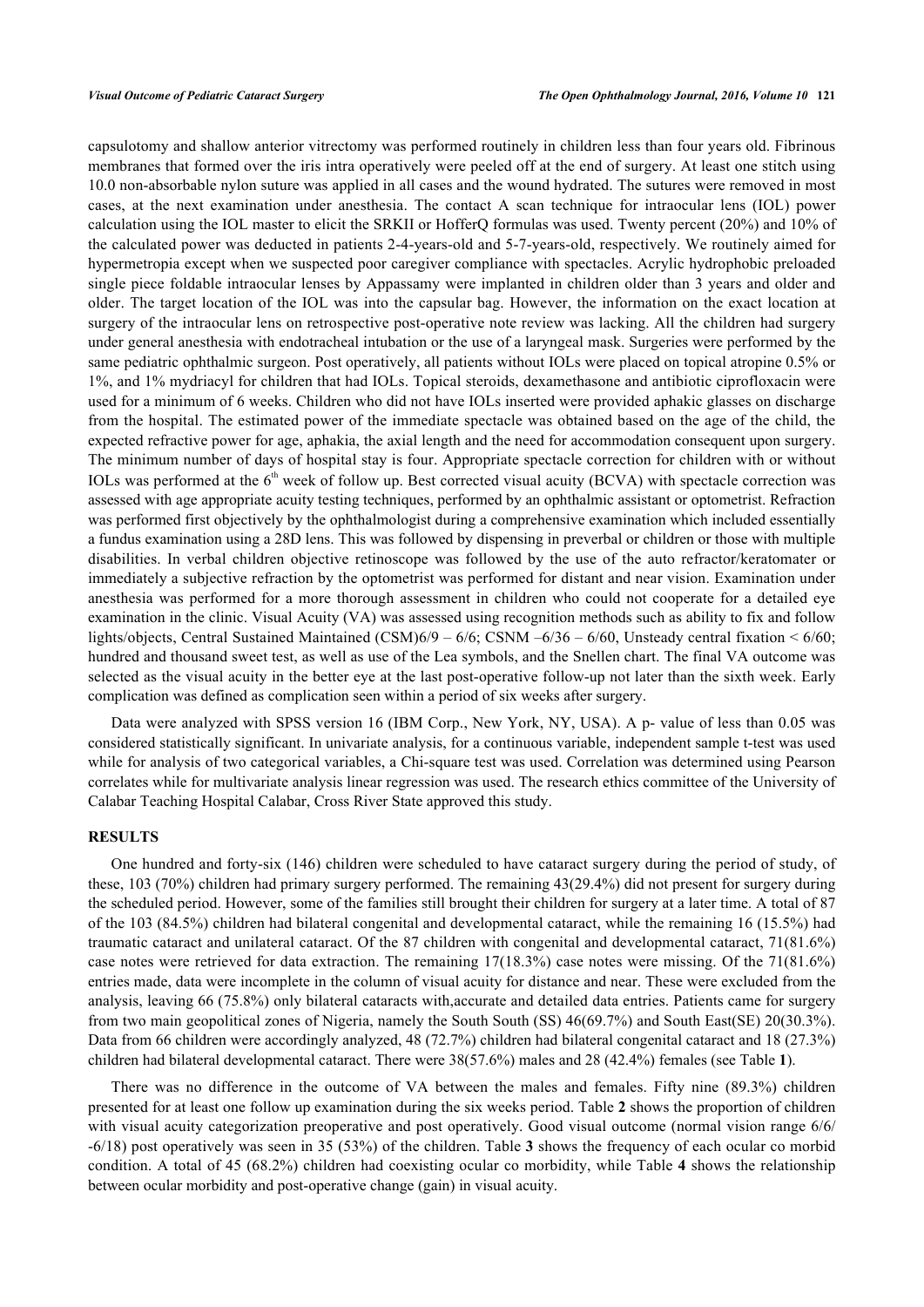# <span id="page-3-0"></span>**Table 1. Gender distribution and means.**

| Parameter                                                      | Male          | Female        | Overall       | p-value |
|----------------------------------------------------------------|---------------|---------------|---------------|---------|
| Number                                                         | $38(57.6\%)$  | 28 (42.4%)    | $66(100\%)$   |         |
| Mean age (in years) $\pm$ Std Dev                              | $4.5 \pm 2.9$ | $5.7 \pm 4.3$ | $5.0 \pm 3.6$ | 0.157   |
| Age range (in years)                                           | $0.3 - 11$    | $0.3 - 15$    | $0.3 - 15$    |         |
| Mean age at onset (in years) $\pm$ Std Dev                     | $2.9 \pm 2.6$ | $4.7 + 4.2$   | $3.6 \pm 3.4$ | 0.041   |
| Range of age at onset (in years)                               | $0.2 - 9.0$   | $0.2 - 15$    | $0.2 - 15$    |         |
| Mean duration of delayed presentation (in years) $\pm$ Std Dev | $2.6 \pm 2.1$ | $2.8 \pm 3.4$ | $2.7 \pm 2.7$ | 0.739   |
| Range of duration of delayed presentation (in years)           | $0.3 - 8.0$   | $0.2 - 15$    | $0.2 - 15$    |         |
|                                                                |               |               |               |         |

N/B: Std Dev = Standard deviation

#### <span id="page-3-1"></span>**Table 2. Proportion of children with visual acuity grading before and after surgery.**

| VA category        | <b>Grade of vision</b>     | Pre-operative (%) | Final VA $(%)$ |
|--------------------|----------------------------|-------------------|----------------|
| $6/6 - 6/18$       | Normal                     | $2(3.0\%)$        | 35(53%)        |
| $\leq 6/18 - 6/60$ | Moderate visual impairment | $2(3.0\%)$        | $27(40.9\%)$   |
| $\leq 6/60 - 3/60$ | Severe visual impairment   | $1(1.5\%)$        | $0(0\%)$       |
| $<$ 3/60 - PL      | blindness                  | $61(92.4\%)$      | $4(6.1\%)$     |
| Total              |                            | $66(100\%)$       | $66(100\%)$    |

#### <span id="page-3-2"></span>**Table 3. Frequency and distribution of each coexisting ocular co morbidities with cataract.**

| Type of co-morbid eye disease | Frequency | Percentage |
|-------------------------------|-----------|------------|
| <b>Nystagmus</b>              | –<br>,    | 53.0       |
| Micro-ophthalmous             | 24        | 36.4       |
| Strabismus                    | ∼         |            |
| Glaucoma/Buphthalmous         |           | v. I       |

#### <span id="page-3-3"></span>**Table 4. Ocular co morbidity and change (gain) in VA.**

| Parameter          | No ocular co-morbidity<br>$(n = 21)$ | <b>Ocular co-morbidity</b><br>$(n = 45)$ | Total<br>$(n = 66)$ |
|--------------------|--------------------------------------|------------------------------------------|---------------------|
| Mean VA change     | 1.4357                               | 1633                                     | 1.2500              |
| Standard deviation | $\pm 0.44865$                        | 0.59423                                  | 0.56330             |
| Range of VA change | $0.0 - 2.0$                          | $0.0 - 2.05$                             | $0.0 - 2.05$        |

 $t = 2.063$ ;  $p = 0.044$ ; 95% C.I = - 0.0073 to 0.5375.

Thirty two (48.5%) children presented with non ocular co-morbidity which included, cardiac disease, delayed milestones, mental retardation, deafness, epilepsy and physical handicap. However, there was no significant reduction in visual acuity seen in children with non ocular co-morbidity, including children with congenital rubella syndrome [[8\]](#page-6-5). Thirty three (65.2%) children had intraocular lens implantation. There was no significant change in VA between children who had IOL implanted and those who did not ( $t = 0.6$ ; p-value = 0.619).

Intra operative complications were reported in our study per eye of which, failed capsulorhexis was seen in 35(26.5%) eyes where manual capsulorhexis was attempted, the alternative in such cases was to perform a vitreo-rhexis. Post-operative complications were seen in 9 out of 132 eyes (6.8%); 2 (1.5%) had peaked pupils and 3 (2.3%) had corneal opacity at the keratome entry site. Two (1.5%) had IOL decentration, 2 (1.5%) patients had a severe fibrinoid reaction. The change (gain) in VA, derived by subtracting the pre-operative VA from the final post-operative value, had a negative relationship with the duration of delayed presentation ( $r = -0.342$ ; p-value = 0.005), age at onset ( $r = -0.253$ ; p-value  $= 0.040$ ) and the age at surgery ( $r = -0.297$ ; p-value  $= 0.016$ ), respectively. On the other hand, there was a positive relationship between change (gain) in VA and the pre-operative VA ( $r = 0.618$ ; p-value  $= 0.000$ ). There was no difference in the duration of delayed presentation between those who had congenital and developmental cataract (pvalue = 0.183) or between males and females (see Table **[1](#page-3-0)**).

Pre-operative visual acuity (β coefficient = 0.604; p-value = 0.000) and duration of delayed presentation (β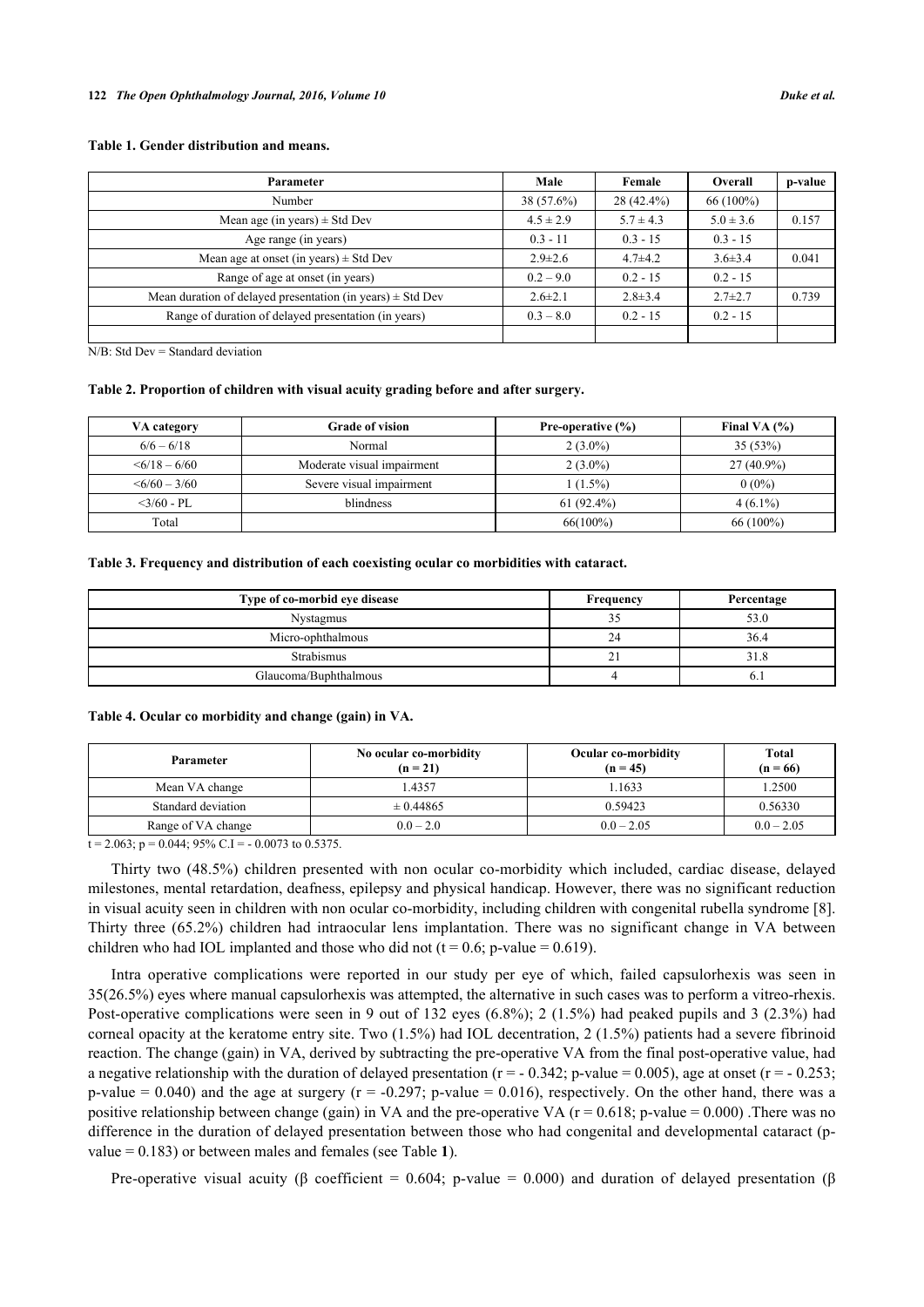coefficient = -0.315; p-value = 0.010) were independent predictors of the post-operative change (gain) in visual acuity.

# **DISCUSSION**

The concept of a Child Eye Health Tertiary Facility (CEHTF) was conceived to serve a defined population of 10 million in developing countries [[4](#page-6-1)]. Cataract surgery is one of the commonest procedures performed in the facility. It is also an important step in the restoration of vision and function lost from pediatric cataract, but proper follow-up with optical correction and amblyopia treatment make it more effective.

Similar to other studies in the same region, males presented more than females to take up eye surgery.[[9](#page-6-6)] This is probably for the reason of a higher societal value for the male child. However, the outcome of VA did not differ between the genders. Even though 62% of children achieved a VA of at least 6/60, similar to what was seen in another study in Nigeria and reported by Cogan *et al.* [[2,](#page-5-1) [9](#page-6-6)], the target acceptable good visual outcome of 95% in the 6/6-6/18 visual acuity category was not attained. The reasons for the poor visual acuity outcome seen in this group of children may be attributed to amblyopia as seen in the mean age of presentation as well as the duration of delayed presentation, which exceeded the critical period of visual development evident by the presence of nystagmus. This is similar to studies in Tanzania and India where occlusion amblyopia was responsible for up to 80% reduction in visual acuity [[10](#page-6-7), [11\]](#page-6-8). Also responsible for the poor estimate of visual acuity outcome, may be the inaccuracy of visual acuity taken in the children, due to a busy clinic or inadequate time spent to perform and obtain an accurate measure. It was noticed that some children did not have visual acuity documented and such children were not included in the study. A study reported 59.5% of preoperative visual acuity to be commonly recorded by the fixation pattern and 29% post-operative use of the method [\[12](#page-6-9)]. Investigation into the methods and the use of protocol in performing children's VA assessment is recommended.

Intraocular lens implantation prevents amblyopia in children who have had cataract surgery mainly because of the provision of a constant visual stimulation to the brain. Probably, because of the short duration of assessment of outcome in this study the effect of IOL on visual outcome was not significant, even though long term reports from India has shown that visual acuity gets better with time [[12\]](#page-6-9). However, newer IOL power calculations and methods which give better visual acuity for children are available.

The proportion of children with immediate post operative complication was low and less fibrinoid reactions were seen in our study. This is different from other studies where an intense fibrinoid reaction was seen during the early postoperative period [[9\]](#page-6-6). Care was taken to peel of any fibrin layer over the anterior iris surface with minimal release of iris pigments at the end of surgery. Furthermore, this difference with other studies, may be because of the time expected for this reaction to occur against the time of discharge, the use of cycloplegic agents and especially intense topical steroid with a frequency of every 30 minutes in the first three days at least. This was instilled by a parent or care giver after training on the method of eye drop instillation. Automated irrigation and aspiration method may reduce the presence of microorganism which could incite an inflammation in cases such as rubella cataracts.

Further complications of a peaked pupil most likely from inadequate vitreous clearance are of concern as one considers the incidence of late onset retinal detachment as documented in some studies. Manual surgical procedures similar to Extracapsular Cataract Extraction and even Manual Small Incision Cataract Surgery with or without IOL implantation in pediatric eyes is associated with various problems and can lead to early complications as seen in our study or late permanent visual disability, as reported in another study [\[13](#page-6-10)]. Moreover, phacoemulsification in older children has been seen to give a better outcome in the long run for paediatric cataracts [[13\]](#page-6-10). Recent surgical techniques using an endoilluminator to ensure guided, adequate and complete mechanized anterior vitrectomy has been suggested and the technique is recommended [[14](#page-6-11)]. The use of preservative free intracameral dexamethasone of 0.4 mg/0.1 ml is discouraged in our center because the long term effects of their use in children is not clear enough, especially in view of the development of aphakic glaucoma which is difficult to treat in our setting [[14](#page-6-11)]. Though its use is beneficial in enabling visualization of the vitreous to indicate the completion of anterior vitrectomy, reducing intraocular inflammation as well as protecting against anterior membrane formation.

We have not reported any case of early endophthalmitis even though we did not use intracameral antibiotics as this would add to the cost of surgery to the patients. More studies in our environment regarding the use of prophylactic intracameral antibiotics needs to be investigated. Early posterior capsular opacity was not seen because of the primary capsulotomy performed essentially and an anterior vitrectomy, but most especially because we are not reporting intermediate and late complications of cataract surgery in children.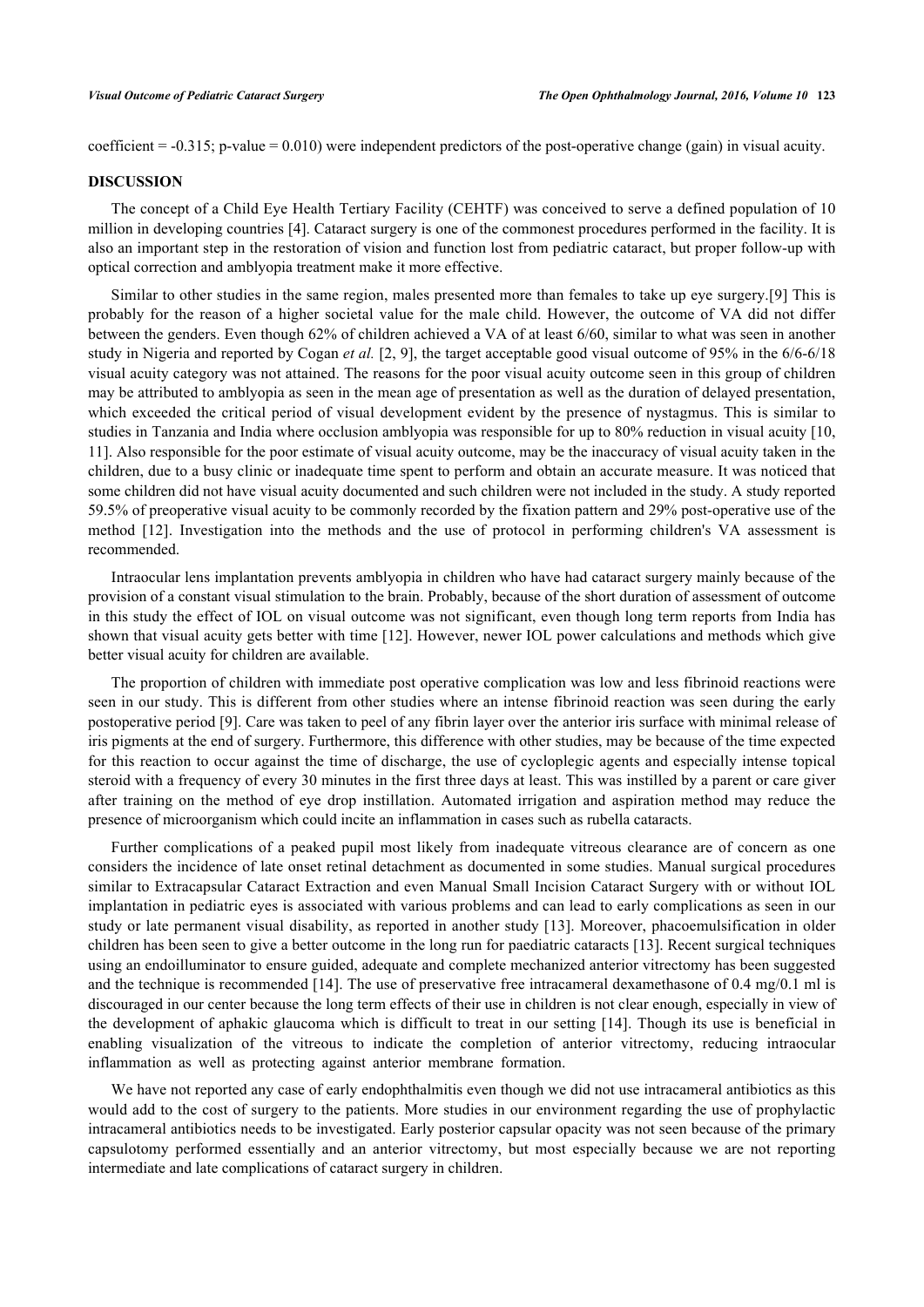### **124** *The Open Ophthalmology Journal, 2016, Volume 10 Duke et al.*

Clinical benefit and gain from surgery was evident in our study. It is interesting to note that with regards to the visual acuity, the clinical benefit 'endpoint for congenital and developmental cataract surgery may not be the traditional 'good outcome' of better than 6/18 visual acuity measurement but an immediate improvement in visual acuity enough to begin the path of visual stimulation and vision development. In our study, a strongly positive significant correlation between pre operative and post operative visual acuity was seen similar to other studies [\[6](#page-6-3), [15](#page-6-12)].

Some authors have suggested that children with bilateral symmetrical cataract should have unilateral surgery performed per surgical session, especially when IOL is implanted as this is a better protocol for surgery since it affords the opportunity to reassess intraocular lens power implant. It is postulated that the outcome for the second eye would be better since it gives the opportunity for a better optical correction [\[16\]](#page-6-13). In our peculiar circumstances, given manpower and numerous logistic challenges especially with anesthesia, it is quite difficult to offer surgical service twice to each patient. Therefore performing bilateral simultaneous surgery at one setting is the norm unless adequate anesthesia is unavailable for the two eyes to be operated on during one surgical session. Furthermore, our study focused on children with bilateral cataract who have a better outcome and a better prognosis than unilateral cataract surgery [\[17](#page-6-14)].

The presence of ocular co morbidity has been associated with poorer outcomes [[11\]](#page-6-8). A similar situation is reported in our study. The presence of ocular co morbidity alerts on the visual acuity expectation in the child as well as the expected complication at and following surgery. This information aids in counseling families on outcome expectation.

It was noted that children with clinical congenital rubella did not have significantly probably poorer visual outcome. Non ocular co-morbidity did not significantly influence visual acuity outcome but may influence the response perception, and cooperation during visual acuity assessment. Coexisting non ocular co morbid conditions may be more appropriate in reflecting the extent to which systemic conditions influences the interpretation, utilization of vision and health related quality of life rather than on visual acuity outcome.

While age at onset of the disease is important in influencing post operative VA, the delayed presentation time, is more important as seen in our study and other studies [\[9](#page-6-6), [18](#page-6-15), [19](#page-6-16)]. The independent predictors of a change in visual acuity in our study were mainly delayed presentation (inverse relationship) and pre-operative VA. Gogate et al documented a positive direct association between visual outcome and follow up visit [\[19\]](#page-6-16). A proportion of patients attended only one follow up visit. The reasons for this needs to be investigated in this environment.

The study has two major limitations: Retrospective retrieval of data and loss to follow-up.

Different techniques were used for measuring visual acuity so internal validity of visual acuity assessment is low.

### **CONCLUSION**

The expectation of good visual outcome from pediatric cataract surgical intervention, by skilled ophthalmic surgeons, families, children and investors is increasing. Therefore, continued efforts to improve on the surgical techniques specific to pediatric cataract care are critical. Newer improved surgical techniques in the management of pediatric cataract especially involving automated instrumentation and options for IOL calculation are available to the community. Investigation into the pediatric cataract system of care from the community to the CEHTF and back to the community, including assessing the use of clinical protocols in this CEHTF would be complimentary to this study in giving a comprehensive evaluation report.

# **CONFLICT OF INTEREST**

The authors confirm that this article content has no conflict of interest.

# **ACKNOWLEDGEMENTS**

Declared none.

# **REFERENCES**

- <span id="page-5-0"></span>[1] Duke R, Otong E, Iso M, *et al.* Using key informants to estimate prevalence of severe visual impairment and blindness in children in Cross River State, Nigeria. J AAPOS 2013; 17(4): 381-4. [\[http://dx.doi.org/10.1016/j.jaapos.2013.05.004](http://dx.doi.org/10.1016/j.jaapos.2013.05.004)] [PMID: [23911130](http://www.ncbi.nlm.nih.gov/pubmed/23911130)]
- <span id="page-5-1"></span>[2] Congdon NG, Ruiz S, Suzuki M, Herrera V. Determinants of pediatric cataract program outcomes and follow-up in a large series in Mexico. J Cataract Refract Surg 2007; 33(10): 1775-80. [\[http://dx.doi.org/10.1016/j.jcrs.2007.06.025\]](http://dx.doi.org/10.1016/j.jcrs.2007.06.025) [PMID: [17889776](http://www.ncbi.nlm.nih.gov/pubmed/17889776)]